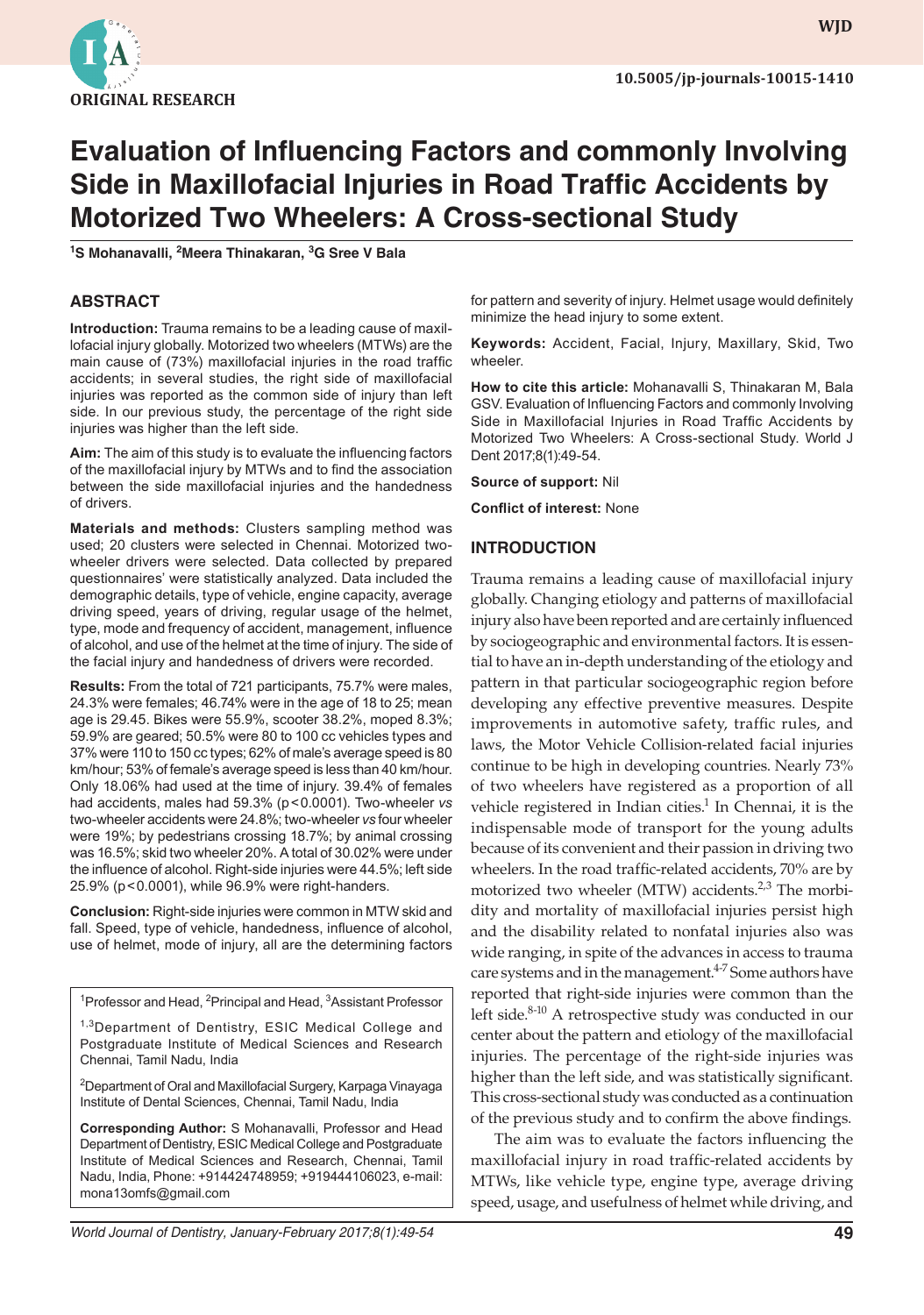to study the correlation between the side of maxillofacial injuries and the handedness of drivers.

### **MATERIALS AND METHODS**

Cluster sampling method was used. Chennai City was selected and the subdivisions/areas of Chennai were considered as clusters and random clusters selected from subdivisions. In the selected cluster, we had organized a spot at each area to distribute the questionnaire to the two-wheeler travelers who randomly reached the spot on the sample collection day. In each cluster, approximately 35 to 40 (35  $\times$  20 = 700 to 750) two-wheeler riders were included in the survey. The purpose of the study was explained to all. Whoever willing to participate were included and the informed consent was obtained. Questionnaires' were issued and filled by the participants.

The demographic details, type of vehicle, engine type, average driving speed, years of driving, regular usage of the helmet were collected. History of the accident while driving two wheeler, mode of injury, frequency or number of accident, hospitalized or underwent treatment or surgery for injuries, the side of the facial injury, use of helmet, and the influence of alcohol at the time of injury were recorded. Right- or left-handers were recorded to find out the correlation between the handedness and the side of the facial injury.

## **RESULTS**

In each cluster, 35 to 40 participants were surveyed, and totally 750 two-wheeler riders were included. All columns completely filled forms (721 samples [750 = 96.1%]) were taken for data analysis. Data collected were statistically analyzed by using Statistical Package for the Social Sciences (SPSS) software version 16.0 (Table 1).

### **Gender Distribution**

Male participants were nearly 75.7% (546), females were 24.3% (175) in that 46.74% (337 = 241 males + 96 females) were in the age group of 18 to 25, mean age is 29.45 [standard deviation  $= 5.57$ , minimum and maximum  $= 18$  to 68 years (Graph 1)].

# **Vehicle Type**

Out of  $(n = 721)$  participants, bike users were 55.5%, scooter users 38.2%, and moped 6.3%. In male (546) participants, the bike users account for 72.3%, scooter 19.3%, and moped 8.4%. Out of 175 female participants, the usage of bike accounts for 4.5%, scooter accounts 96%, and 1.1% were moped users.

# **Engine Type**

Out of total of 721, the geared (G) vehicle users were 59.9% and without geared (NG) vehicles were 39.1% (294). Males

| Table 1: Mode of injuries | # of<br>Mode of injury (total<br>injuries=556) | Λ                      | 45              | $\frac{6}{1}$ | $\frac{5}{3}$  | ₽              |                |                | L٥                                   | ო                 | 116        | 20.9          |                                                                                                                                                                   |
|---------------------------|------------------------------------------------|------------------------|-----------------|---------------|----------------|----------------|----------------|----------------|--------------------------------------|-------------------|------------|---------------|-------------------------------------------------------------------------------------------------------------------------------------------------------------------|
|                           |                                                | ΛI                     |                 |               | ಔ              | ₽              |                |                |                                      | $\sim$            | 92         | 16.5          |                                                                                                                                                                   |
|                           |                                                | III                    | ႙               | <u>ဇ</u>      | စ္             |                |                |                |                                      | 4                 | 104        | 18.7          |                                                                                                                                                                   |
|                           |                                                | $\mathcal{U}$          |                 | 28            |                |                | Ю              |                | 5                                    | $\mathbf{\Omega}$ | 106        | <u>ဝု</u>     |                                                                                                                                                                   |
|                           |                                                | I                      | සි              | Q             | ನ              | 51             |                | ဖ              | $\mathbf{\Omega}$                    | $\circ$           | 138        | 24.8          | I: Two wheeler vs two wheeler; II: Two wheeler vs four wheeler; III: Two wheeler vs pedestrians crossing; IV: Two wheeler vs animal crossing; V: Two wheeler skid |
|                           | Regular use<br>of helmet                       | ON                     | 127             | 30            | 57             | $\overline{c}$ | <u>ო</u>       | S              | σ                                    |                   | 253        | 35.1          |                                                                                                                                                                   |
|                           |                                                | <b>SAY</b>             | $\frac{0}{2}$   | 50            | 57             | 45             |                |                | $\infty$                             |                   | 468        | 64.9          |                                                                                                                                                                   |
|                           |                                                | > 100 кт/поик          | ဖ               |               |                |                |                |                |                                      | 0                 |            | 0.9           |                                                                                                                                                                   |
|                           |                                                | лоц/ш <i>л 001—0</i> 8 | ₽               | LO            |                |                |                |                |                                      | 0                 | 26         | 3.6           |                                                                                                                                                                   |
|                           | Average speed                                  | лпоц/шу 08-09          | မ္တ             | 43            | စ္             |                |                |                |                                      |                   | <u>571</u> | 23.5          |                                                                                                                                                                   |
|                           |                                                | лпоц/шу 09-0+          | 5               | 29            | $\frac{9}{4}$  | 32             | 22             | <u>ო</u>       |                                      | 4                 | 335        | 46.4          |                                                                                                                                                                   |
|                           |                                                | лпоц/шу $0$ р >        | 67              |               | ಔ              | 28             | $\tilde{c}$    | $\overline{c}$ | $\overline{4}$                       | $\overline{C}$    | 183        | 25.3          |                                                                                                                                                                   |
|                           | Engine capacity - cc                           | <b>009 &lt;</b>        |                 |               |                |                |                | 0              | 0                                    | $\circ$           | ω          | 0.4           |                                                                                                                                                                   |
|                           |                                                | <i><b>009–098</b></i>  |                 |               |                |                |                |                |                                      | 0                 | ဖ          | 0.81          |                                                                                                                                                                   |
|                           |                                                | ၁၁ ႐ဋ္ဌ<br>:0ZZ        |                 |               |                |                |                |                |                                      | $\circ$           | ₽          | $\frac{1}{4}$ |                                                                                                                                                                   |
|                           |                                                | 180-220 cc             | ္က              | ສ             |                |                |                |                |                                      | $\circ$           | 22         | 9.9           |                                                                                                                                                                   |
|                           |                                                | JJ 091-011             | <u>ְׂ</u> ׂ     | 54            | 45             | 20             | ≌              | $\infty$       | က                                    | $\mathbf{\Omega}$ | 272        | 37            |                                                                                                                                                                   |
|                           |                                                | <i><b>001-08</b></i>   | $\overline{6}$  | 51            | $^{42}$        | 4              | ನ              | စ္             | $\overline{4}$                       | $\overline{c}$    | 371        | 50.5          |                                                                                                                                                                   |
|                           | Engine<br>type                                 | 0009 > /paleabuoN      | 134             | 36            | 38             | 34             |                | ≌              | $\bar{\mathbin{\scriptstyle{\sim}}}$ |                   | 294        | 39.9          |                                                                                                                                                                   |
|                           |                                                | рәлеән                 | 216             | 92            | 57             | $\overline{5}$ | 23             | $\frac{1}{2}$  |                                      | ယ                 | 442        | 59.9          |                                                                                                                                                                   |
|                           | Vehicle type<br>(#736)                         | әиія                   | $\frac{1}{9}$   | 78            | 57             | $\overline{5}$ | 20             |                |                                      | 5                 | 403        | 55.9          |                                                                                                                                                                   |
|                           |                                                | pədow                  |                 | ∞             |                |                | 57             | $\infty$       | $\mathbf{\Omega}$                    | $\mathbf{\Omega}$ | 8          | က<br>ထ        |                                                                                                                                                                   |
|                           |                                                | <b>Scooter</b>         | 142             |               | 4 3 2<br>4 3 2 |                | $\infty$       | $\infty$       | 두                                    |                   | 276        | 38.2          |                                                                                                                                                                   |
|                           | Gender                                         | PQI                    | $\overline{33}$ | 127           | 34             | 65             | $\overline{Q}$ | 27             |                                      | $\overline{4}$    | 721        | 100           |                                                                                                                                                                   |
|                           |                                                | әјешә                  | 96              | 28            | 23             | $\overline{9}$ |                |                |                                      |                   | 175        | 24.3          |                                                                                                                                                                   |
|                           |                                                | əlaM                   | $\dot{z}$       | 99            |                | $\frac{46}{5}$ | 35             | 23             | $\overline{1}$                       | $\overline{4}$    | 546        | 75.7          |                                                                                                                                                                   |
|                           |                                                | Age distribution       |                 | 26-30         | $31 - 35$      | $36-40$        | 41-45          | 46-50          | 51-55                                | 56 and $\leq$     | 721        | 721           |                                                                                                                                                                   |
|                           | δú<br>õ                                        |                        |                 |               |                |                |                |                |                                      | ∞                 | Total      | $\frac{6}{5}$ |                                                                                                                                                                   |
|                           |                                                |                        |                 |               |                |                |                |                |                                      |                   |            |               |                                                                                                                                                                   |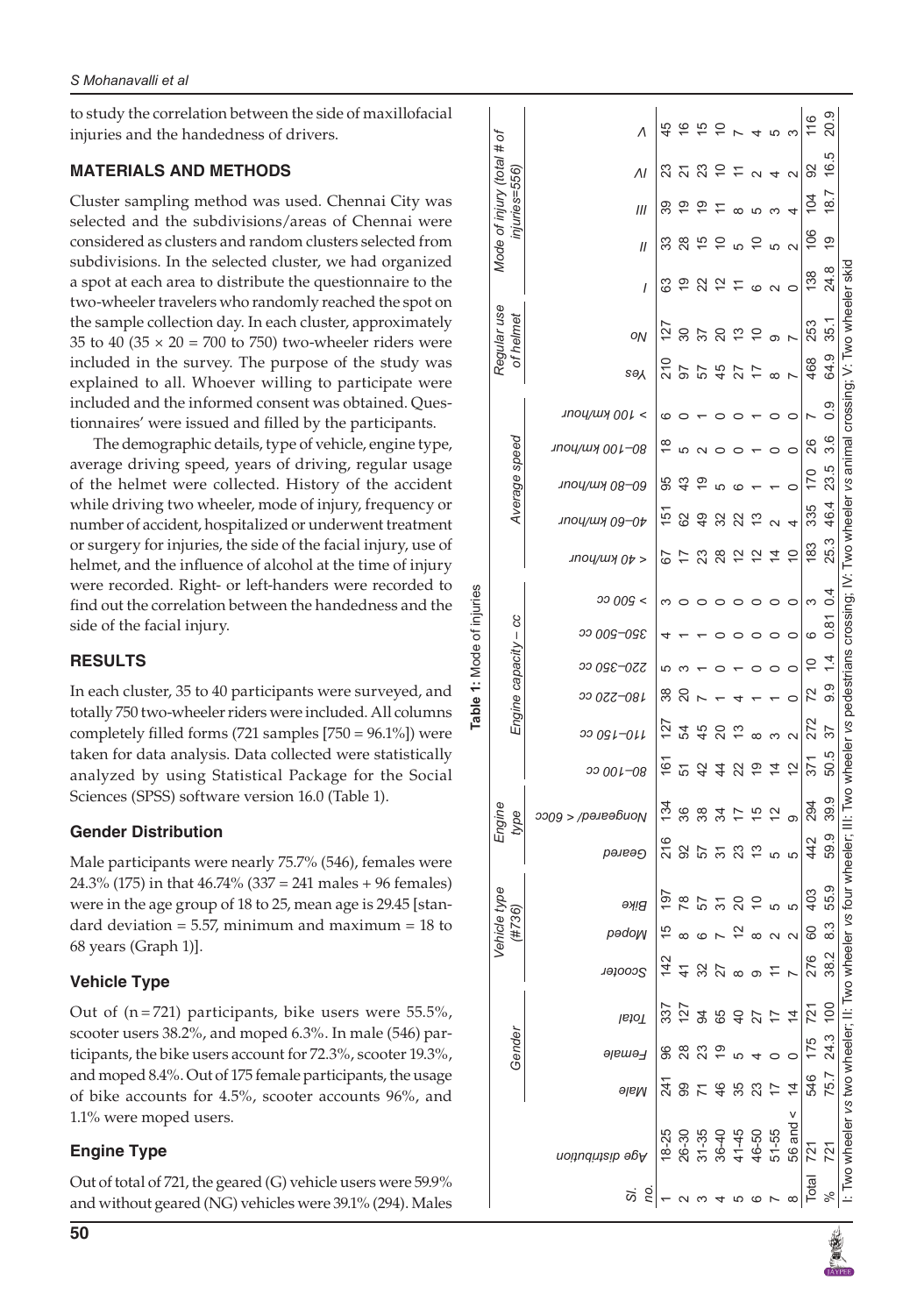$\mathbf{r}$  .

**Table 2:** Injury history, helmet usage, side of injury and handedness of the driver

 $\ddot{\mathbf{a}}$ Table

Injury history, helmet usage, side of injury and handedness of the driver



**Graph 1:** Agewise male and female participants

reported that 74% are using geared vehicle, while 19.4% are without gear and 1.6% are using both geared and NG vehicles. Females are using 18.8% geared and 91.4% NG vehicles, 4% are using both types.

### **Engine Capacity**

*Three Cylinder capacity (cc):* Categories: I [80–110 cc] accounts for 50.5%; II [110–150 cc] accounts for 37%; III [180–220 cc] was nearly 9.9%; IV [230–350 cc] was 1.4%; V [350–500 cc] was around  $0.8\%$  (n = 6); VI more than [500 cc] was 0.4% only.

### **Average Speed of Driving**

This was categorized into five groups: *Group I* [less than 40 km/hour] accounts for 25.3%; *group II* [40–60 km/hour] was about 46.4%; *group III* [60–80 km/hour] accounts for 23.5%; *group IV* [80–100 km/hour] was 3.6%; *group V* [100 km/hour and above] accounts for 0.9% only. 62% of males in the age of 18 to 26 had reported that their average speed would be above 80 km/hour; 39% had reported above 100 km/hour speed. Female's (53%) average driving speed is less than 40 km/hour; 38% had reported between 40 and 60 km/hour. Mean years of driving was 6.6 years (standard deviation  $= 5.57$ ), with the minimum and maximum as 1 and 30 years.

### **Regular Usage of Helmet**

Of participants, 64% reported that they were using regu larly; 35.1% were not using regularly. At the time of injury, only 18.06% had used the helmet and above 81.9% were not wearing the helmet.

### **Injury History and Mode of Injury**

Table 2 shows nearly 54.5% participants had mild to severe injury and minimum of one time to maximum of four

| the driver $n = 721$<br>Handedness of            | гөц үзэг         | ပ              |               |                                                  |                |                |                 | 0               | 0                 | 22             | 3.05             |  |
|--------------------------------------------------|------------------|----------------|---------------|--------------------------------------------------|----------------|----------------|-----------------|-----------------|-------------------|----------------|------------------|--|
|                                                  | кідрі һапдег     | 332            | 120           | 89                                               | 63             | 38             | 27              | $\frac{6}{5}$   | $\overline{4}$    | 699            | 96.9             |  |
| Other parts of body<br>$injury n = 393$          | əpis µə⁊         | ∞              |               |                                                  |                |                |                 |                 |                   | $\infty$       | 2.03             |  |
|                                                  | Right side       | ಸ              | ဖ             |                                                  |                |                |                 |                 | 0                 | 39             | 9.92             |  |
|                                                  | <b>Bilateral</b> | ಸ              | စ္            | တ                                                | ₽              |                |                 |                 | $\mathbf{\Omega}$ | డ్             | 22.13            |  |
| Side of facial injury<br>$n = 393$               | <b>Sbis fiel</b> | ಸ              | 7             | 27                                               | 2              | တ              |                 |                 |                   | 102            | 25.95            |  |
|                                                  | Right side       | 79             | 28            | $^{8}$                                           | $\frac{6}{5}$  | 15             | ဖ               | $\infty$        | ო                 | 175            | 44.52            |  |
| time of injury $n = 393$<br>Use of helmet at the | ON               | 89             | $\frac{8}{4}$ | R2                                               | $\frac{4}{3}$  | 25             | $\overline{4}$  | $\overline{1}$  | ဖ                 | 322            | 81.9             |  |
|                                                  | <b>SAY</b>       | 88             | 24            | ග                                                |                |                |                 |                 |                   | 71             | 18.06            |  |
| of alcohol<br>Influence<br>$n = 393$             | <b>SƏX</b>       | నె             | 29            | 21                                               | $\overline{4}$ |                | 5               | 4               | N                 | $\frac{8}{18}$ | 30.02            |  |
| <i><b>Jnderwent</b></i><br>surgery<br>$n = 393$  | sə∧              | 73             | င္တ           | QÞ                                               | ಸ              | $\mathbb{S}^2$ |                 | တ               | ဖ                 | 254            | 35.2             |  |
| Hospitalized<br>n = 393                          | <b>SAY</b>       | នៃ កូន និ ដូ ភ |               |                                                  |                |                |                 |                 | $\circ$           | 288            | 39.9             |  |
| H/O injury                                       | <b>SAY</b>       | 153            | 8848          |                                                  |                |                | $\overline{6}$  | $\frac{3}{2}$   |                   | 393*           | 54.5             |  |
|                                                  | Total            | 337            |               | 75889                                            |                |                | $\overline{27}$ | $\overline{1}$  | $\overline{4}$    | 721            | $\overline{100}$ |  |
|                                                  | Female           | 96             | 28            | 23                                               | ္ငာ            |                |                 |                 |                   | 175            | 24.3             |  |
| Gender                                           | <b>alaM</b>      | 241            | 99            | 72                                               | 46             | 35             | 23              | $\overline{11}$ | $\frac{4}{4}$     | 546            | 75.7             |  |
|                                                  | Age dronp        | $18 - 25$      | $26 - 30$     | $31 - 35$<br>$36 - 40$<br>$41 - 45$<br>$46 - 50$ |                |                |                 | $51 - 55$       | 56 and $\leq$     | 721            | 721              |  |
|                                                  | .on .I2          |                |               |                                                  |                | 5              |                 |                 | $\infty$          | Total          |                  |  |
|                                                  |                  |                |               |                                                  |                |                |                 |                 |                   |                |                  |  |

 $\overline{1}$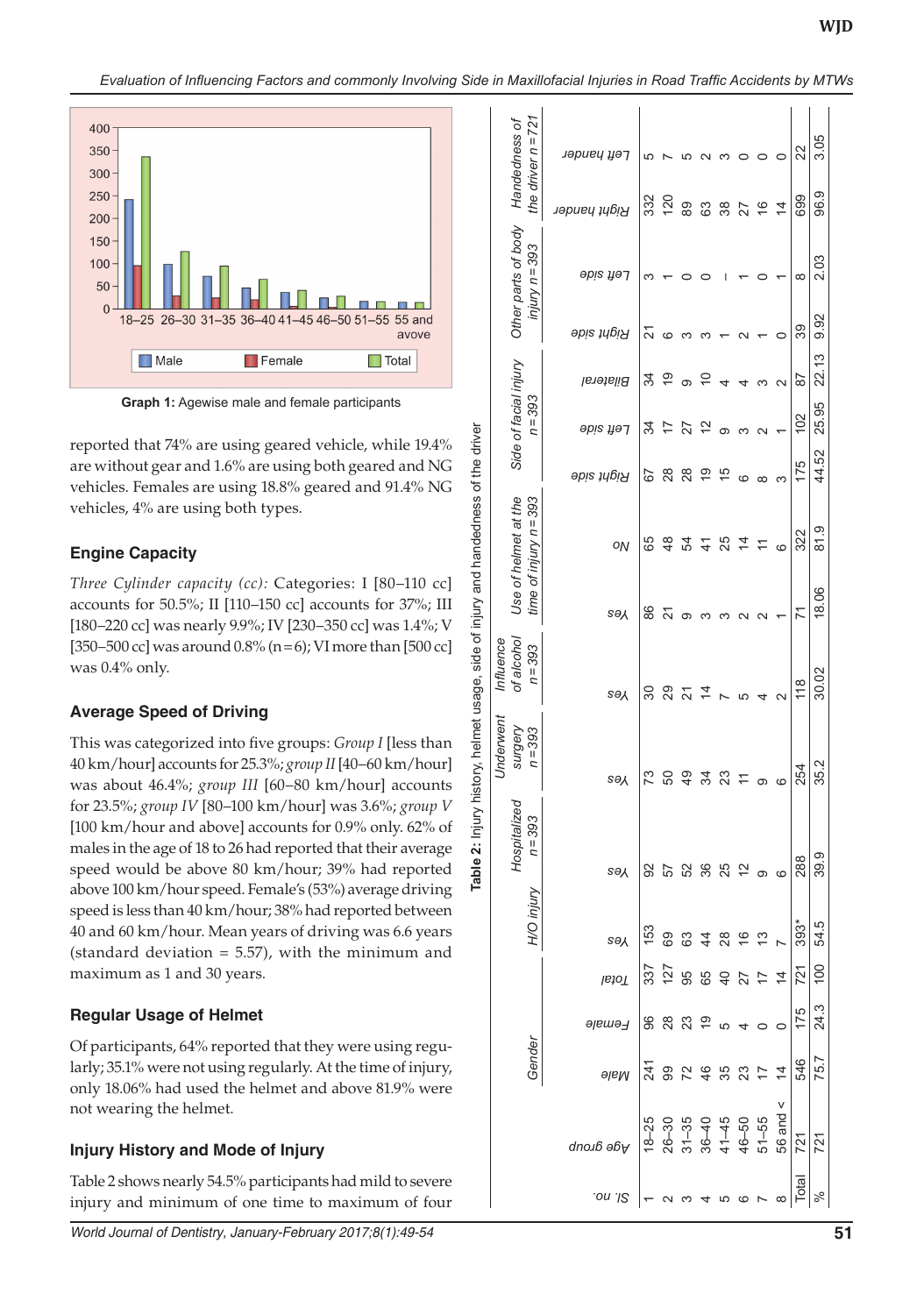

**Graph 2:** Mode of injury in road traffic accidents by MTWs

times. Out of 393 injured persons, 39.9% had been admitted in hospital and 35.2% of them underwent minor to major surgery for facial injuries, including treatment for facial bone fractures. Only 39.4% of females had accidents when compared with 59.3% of males who had accidents. The difference is statistically significant  $(p < 0.0001)$ .

#### **Mode of Injury**

Graph 2 was established based on the previously reported histories:

*Category I*: Two wheeler *vs* two wheeler accounts for nearly 24.8%;

*Category II*: Two wheeler *vs* four wheeler like car/lorry/ truck/van etc. accounts nearly 19%;

*Category III*: Two wheeler met the accident because of sudden pedestrians crossing which was about 18.7%;

*Category IV*: Injury due to two wheeler *vs* animal crossing was 16.5%;

*Category V*: Injury due to skid/fall from two wheeler by sudden loss of control over vehicle due to other reasons/ lost control because of influence of alcohol was reported as 20.9%.

#### **Influence of Alcohol**

Nearly 30.02% were reported that they had under the influence of alcohol at the time of the accident.

### **Side of Injury on the Face**

Graph 3 shows 44.52% had an injury on the right side of the face; 25.95% had left-side injury; 22.13% had the bilateral injury. Again right-side injuries are more (44.5%) as compared with the left side (25.9%). The difference is statistically significant (p<0.0001). Injury on the right side of the body was about 9.92%, and left side body was 2.03%.



**Graph 3:** Side of injury in road traffic accidents by MTWs

#### **Handedness of the Driver**

Out of 721 participants, 96.9% were right-handers and 3.05% were left-handers.

### **DISCUSSION**

These findings are obvious important implications for the clinical evaluation and the future design of injury prevention strategies for the MTW drivers. In our study population, the male/female participants proportion was 3.1:1; in Chakranarayan et al, $^9$  Salonen et al $^{10}$  have reported that male vehicle drivers are far outnumbered than females, explained by the fact that men are more involved in outdoor activities and are also exposed to maxillofacial injuries; as compared with females; the incidence of maxillofacial fractures was high in male than in female in the ratio of 4.2:1.

In the age group from 18 to 50 years, bike users are more than scooter and mopeds. Once the age increases, the scooter/moped usage are equal to or slightly more

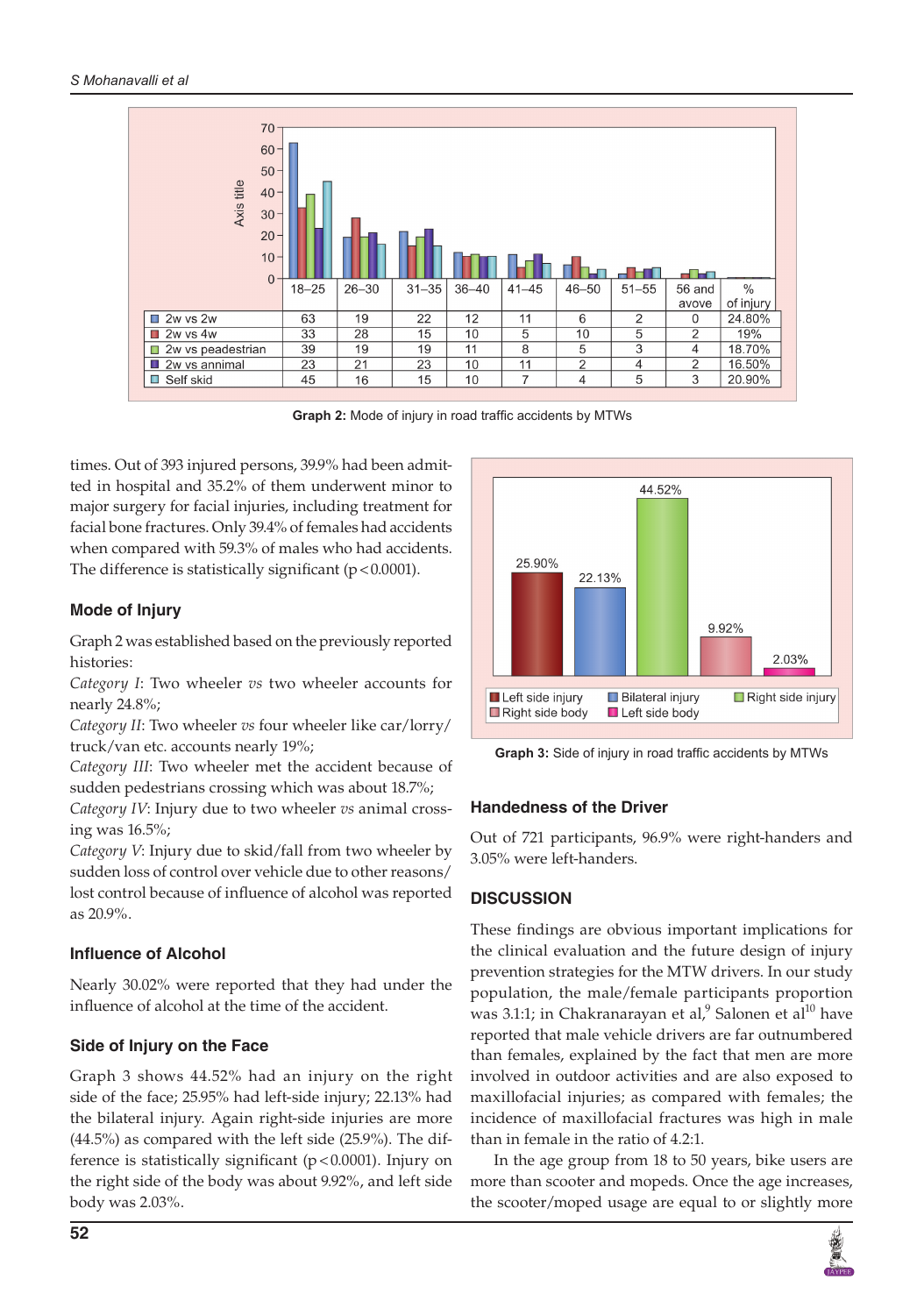than bike users. This shows that the young adults, especially males, prefer bikes – particularly geared vehicle between 100 and 220 cc, because of the speed, convenience, and their passion in using these types of vehicles. In this study, only 2% of them are using above 300 cc; this could be explained by the fact that higher cc vehicles are expensive, maybe not preferred or afford to buy. In our study, most of the females are using vehicles without gear and less than 80 cc engine capacity vehicles because of the light-weight models and their convenient.

The average speed of the female riders is less 40 km/ hour and maximum 60 km/hour. 62% of males (between 18 and 35 years) had reported that their average speed would be between 80 and 100 km/hour and 30% above 100 km/hour. As age (40 and above) increases the average speed are less than 50 km/hour. In the city like Chennai because of the congested traffics, particularly in the working hours, this could be the possible speed. Other studies reported that during night hours, weekend holidays, the incidence are more because of the over speed, less traffic in the roads, the holiday mood of youngsters, and consuming alcohols in weekends, all may precipitate the etiology for a number of accidents. Our study also supports their findings.

In our study, young adults reported that they are mostly using the helmet when compared with an age group of 45 and above. This shows some positive sign of awareness about usage of the helmet in the young minds regarding injury prevention efforts. 81% of participants were not wearing helmets at the time of injury, though they are regular users of helmets. 11% participants had the injury on other parts of the body, and reported that because of the usages of helmet they did not get injury in the face/head. Using helmets reduce the possibility of the incidence of head injury victims. Lee et al<sup>11,12</sup> reported that because of hot weather in Thailand using helmet becomes discomfort for the bike riders, so in Chennai also that could be one of the reasons for not able to use the helmet regularly. Subhashraj et al $^{13}$  reported that motorbike accidents are frequent in India due to socioeconomic conditions, speeding, and not wearing a helmet or safety equipment.

Bali et al $14$  reported that road traffic accidents being 71.9% are commonly in the 20 to 40 age group; most of them were driving two wheelers and mostly under the effect of alcohol. A total of 66.2% were on two wheelers, among whom 10% were wearing the helmet. Laverick et al,<sup>15</sup> Maaytah et al,<sup>16</sup> and Septa et al<sup>17</sup> reported that there is a definite association of influence of alcohol with maxillofacial injuries. Brasileiro and Passeri,<sup>18</sup> Al Ahmed et al<sup>19</sup> reported that men aged 21 to 40 years represent a group with intense social interaction and higher rates of morbidity, susceptible to road traffic accidents. Our study

reports that nearly 30% males were under the influence of alcohol at the time of injury, which could be one of the causes of injury. Victims may not be in a position to take a decision in an unexpected situation and lost their control over the vehicle.

The majority (24.8%) of injuries were due to two wheeler *vs* two-wheeler accidents, 20.9% of injuries are due to selffall/skid, 19% of injuries by two wheelers met accidents with four wheelers and had poly trauma, 18.7% of accidents by pedestrians crossing, and 16.7% by animal crossing. Samieirad et al $^{20}$  reported that left injuries were common next to bilateral injuries. Das et al,<sup>8</sup> Chakranarayan et al<sup>9</sup> reported right-side injuries were common than left side injuries but have not mentioned about the reasons for common occurrence on a particular side. In our study, right-side injuries were more than the left side. Injury mainly by four wheeler impacts were bilateral and multiple injuries. They reported that because of a sudden cross of animal/pedestrian cross/ speed breaker, they applied break for front wheel by righthand side, then they lost the control of the vehicle and fall from the bike. A total of 96.3% of our participants are righthanders, which could be one of the reasons for right-side injuries by skid and fall from two wheeler, though other studies have mentioned about the frequently involving side of injuries in their retrospective studies. They have not analyzed any factors for the side of injuries.

Further study needs to confirm these findings to take decision-making policies, regarding vehicle modifications to prevent injury from MTWs. Most of the populations are right-handers only. Though the left-handers are very few, they were also to be considered while making vehicle modifications. Break systems and stability of MTWs to be improved. Usage of helmets should be made mandatory, enforcement of the law for drink and drive should be strict to prevent injury and related morbidity and mortality.

# **CONCLUSION**

Motorized two wheelers are one of the main and essential transports for working, the middle, and low-income group in developing countries like India. It is our duty to improve the safety for the road riders, pedestrians, and pillion riders by improving the quality and safe road transportation system for these vulnerable groups of road users.

### **REFERENCES**

- 1. Bansal A, Liu Z, Menon B, Mokashi A, Ranganathan N. Urban transport. India's transport sector: the challenges ahead. Washington (DC): World Bank; 2002. p. 78-90.
- 2. Malta DC, Mascarenhas MDM, Bernal R, da Silva Junior JB. Accidents by external causes in adolescents: care in sentinel urgency and emergency services in the Brazilian State Capitals – 2009. Ciencia Saude Coletiva 2012 Sep;17(9):2291-2304.